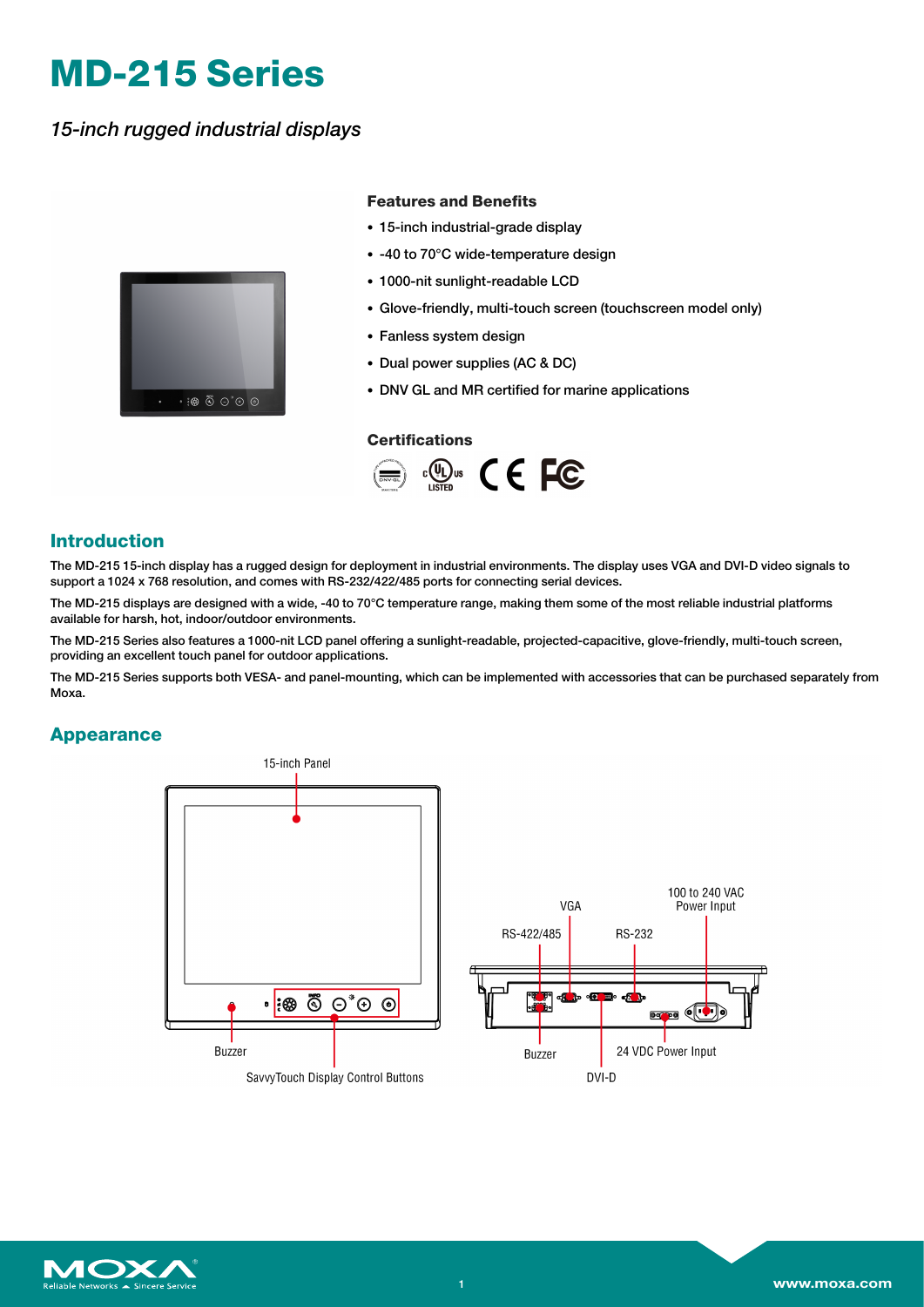# **Specifications**

#### Display

| piopiuj                             |                                                                                                                 |  |  |
|-------------------------------------|-----------------------------------------------------------------------------------------------------------------|--|--|
| <b>Aspect Ratio</b>                 | 4:3                                                                                                             |  |  |
| <b>Contrast Ratio</b>               | 700:1                                                                                                           |  |  |
| Max. No. of Colors                  | 16.7M (8-bit/color)                                                                                             |  |  |
| <b>Panel Size</b>                   | 15-inch viewable image                                                                                          |  |  |
| Panel Type                          | <b>MVA</b>                                                                                                      |  |  |
| <b>Pixels</b>                       | 1280 x 1024                                                                                                     |  |  |
| Response Time                       | 20 ms (gray to gray)                                                                                            |  |  |
| <b>Viewing Angles</b>               | $160^\circ/140^\circ$                                                                                           |  |  |
| <b>Light Intensity (Brightness)</b> | 1000 cd/m <sup>2</sup>                                                                                          |  |  |
| Computer Interface                  |                                                                                                                 |  |  |
| <b>Serial Ports</b>                 | RS-232 ports x 1 (DB9 male)<br>RS-232/422/485 ports x 1, software-selectable (terminal block)                   |  |  |
| Video Input                         | DVI-D x 1, 29-pin DVI-D connectors (female)<br>VGA x 1, 15-pin D-sub connector (female)                         |  |  |
| <b>Touch Function</b>               |                                                                                                                 |  |  |
| <b>Touch Type</b>                   | MD-215Z-T: Capacitive Touch (PCAP)<br>MD-215X-T: None                                                           |  |  |
| <b>Touch Support Points</b>         | MD-215Z-T: 4 points                                                                                             |  |  |
| Serial Interface                    |                                                                                                                 |  |  |
| <b>Baudrate</b>                     | 50 bps to 115.2 kbps                                                                                            |  |  |
| Data Bits                           | 5, 6, 7, 8                                                                                                      |  |  |
| <b>Flow Control</b>                 | RTS/CTS, XON/XOFF, ADDC <sup>®</sup> (automatic data direction control) for RS-485, RTS<br>Toggle (RS-232 only) |  |  |
| Parity                              | None, Even, Odd, Space, Mark                                                                                    |  |  |
| <b>Stop Bits</b>                    | 1, 1.5, 2                                                                                                       |  |  |
| <b>Serial Signals</b>               |                                                                                                                 |  |  |
| <b>RS-232</b>                       | TxD, RxD, RTS, CTS, DTR, DSR, DCD, GND                                                                          |  |  |
| <b>RS-422</b>                       | Tx+, Tx-, Rx+, Rx-, GND                                                                                         |  |  |
| RS-485-2w                           | Data+, Data-, GND                                                                                               |  |  |
| RS-485-4w                           | Tx+, Tx-, Rx+, Rx-, GND                                                                                         |  |  |
| <b>Power Parameters</b>             |                                                                                                                 |  |  |
| Input Voltage                       | 100 to 240 VAC, 18 to 36 VDC                                                                                    |  |  |
| <b>Power Consumption</b>            | 40 W (max.)                                                                                                     |  |  |
| <b>Physical Characteristics</b>     |                                                                                                                 |  |  |
| Housing                             | Metal                                                                                                           |  |  |
| <b>IP Rating</b>                    | IP66, front                                                                                                     |  |  |

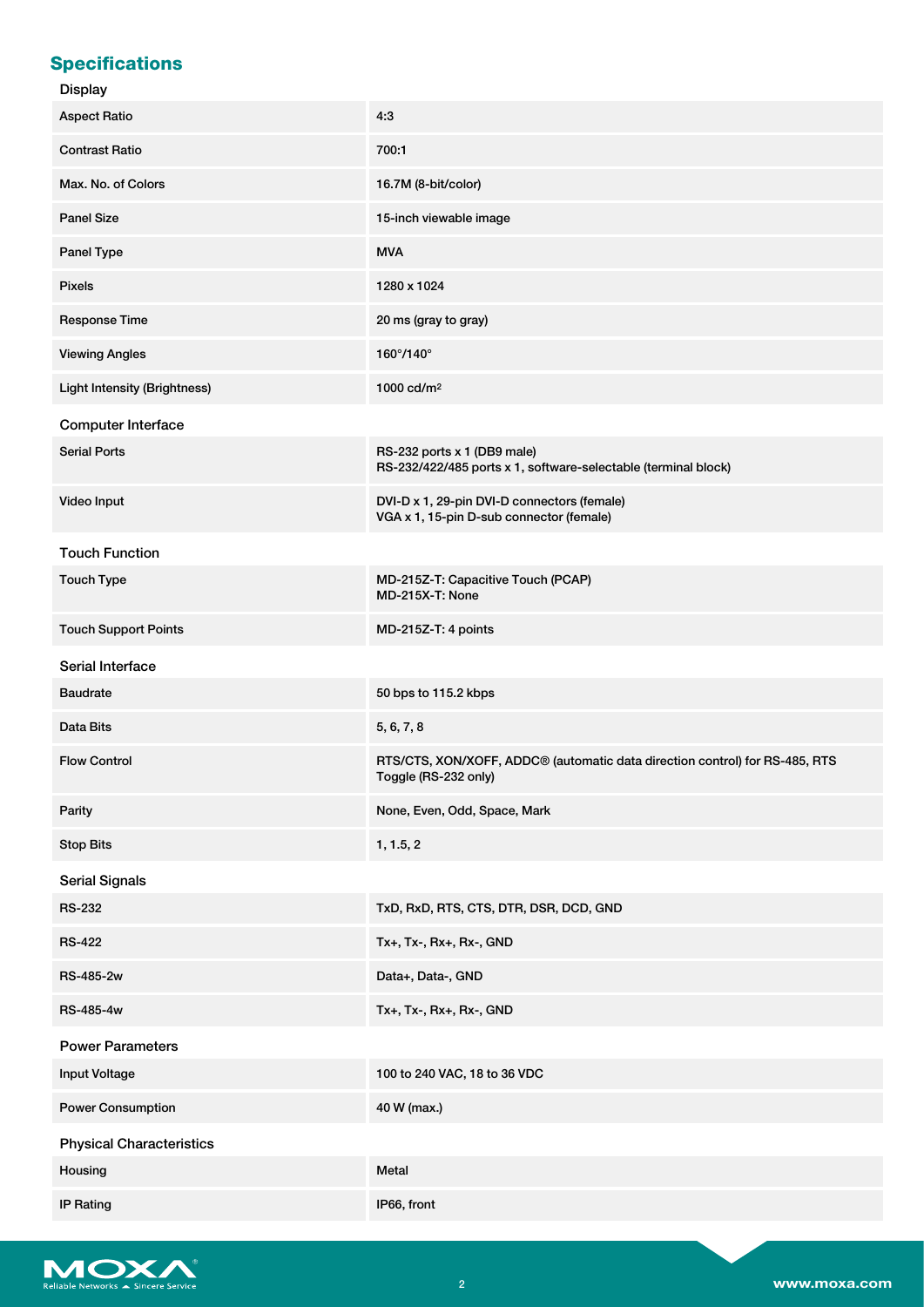|                                        | IP20, rear                                                                                                                                                                                                            |  |  |
|----------------------------------------|-----------------------------------------------------------------------------------------------------------------------------------------------------------------------------------------------------------------------|--|--|
| <b>Dimensions</b>                      | 429 x 387 x 75 mm (16.89 x 15.24 x 2.95 in)                                                                                                                                                                           |  |  |
| Weight                                 | 6,100 g (13.45 lb)                                                                                                                                                                                                    |  |  |
| Installation                           | Desktop, Panel mounting                                                                                                                                                                                               |  |  |
| <b>Environmental Limits</b>            |                                                                                                                                                                                                                       |  |  |
| <b>Operating Temperature</b>           | -40 to 70°C (-40 to 158°F)                                                                                                                                                                                            |  |  |
| Storage Temperature (package included) | -40 to 70°C (-40 to 158°F)                                                                                                                                                                                            |  |  |
| <b>Ambient Relative Humidity</b>       | 5 to 95% (non-condensing)                                                                                                                                                                                             |  |  |
| <b>Standards and Certifications</b>    |                                                                                                                                                                                                                       |  |  |
| <b>EMC</b>                             | EN 55032/24                                                                                                                                                                                                           |  |  |
| EMI                                    | CISPR 32, FCC Part 15B Class A                                                                                                                                                                                        |  |  |
| <b>EMS</b>                             | IEC 61000-4-2 ESD: Contact: 4 kV; Air: 8 kV<br>IEC 61000-4-3 RS: 80 MHz to 1 GHz: 3 V/m<br>IEC 61000-4-4 EFT: Power: 1 kV; Signal: 0.5 kV<br>IEC 61000-4-5 Surge: Power: 2 kV; Signal: 1 kV<br>IEC 61000-4-6 CS: 1k V |  |  |
| Maritime                               | <b>DNV-GL, IEC 60945</b>                                                                                                                                                                                              |  |  |
| Safety                                 | IEC 60950-1, UL 60950-1                                                                                                                                                                                               |  |  |
| Warranty                               |                                                                                                                                                                                                                       |  |  |
| <b>Warranty Period</b>                 | LCD: 1 year<br>System: 3 years                                                                                                                                                                                        |  |  |
| <b>Details</b>                         | See www.moxa.com/warranty                                                                                                                                                                                             |  |  |
| Package Contents                       |                                                                                                                                                                                                                       |  |  |
| <b>Device</b>                          | 1 x MD-215 Series display                                                                                                                                                                                             |  |  |
| Cable                                  | 1 x DVI-D cable<br>1 x VGA                                                                                                                                                                                            |  |  |
| <b>Installation Kit</b>                | 1 x terminal block, 2-pin<br>1 x terminal block, 5-pin<br>1 x panel-mounting kit                                                                                                                                      |  |  |
| Documentation                          | 1 x document and software CD<br>1 x quick installation guide<br>1 x warranty card                                                                                                                                     |  |  |